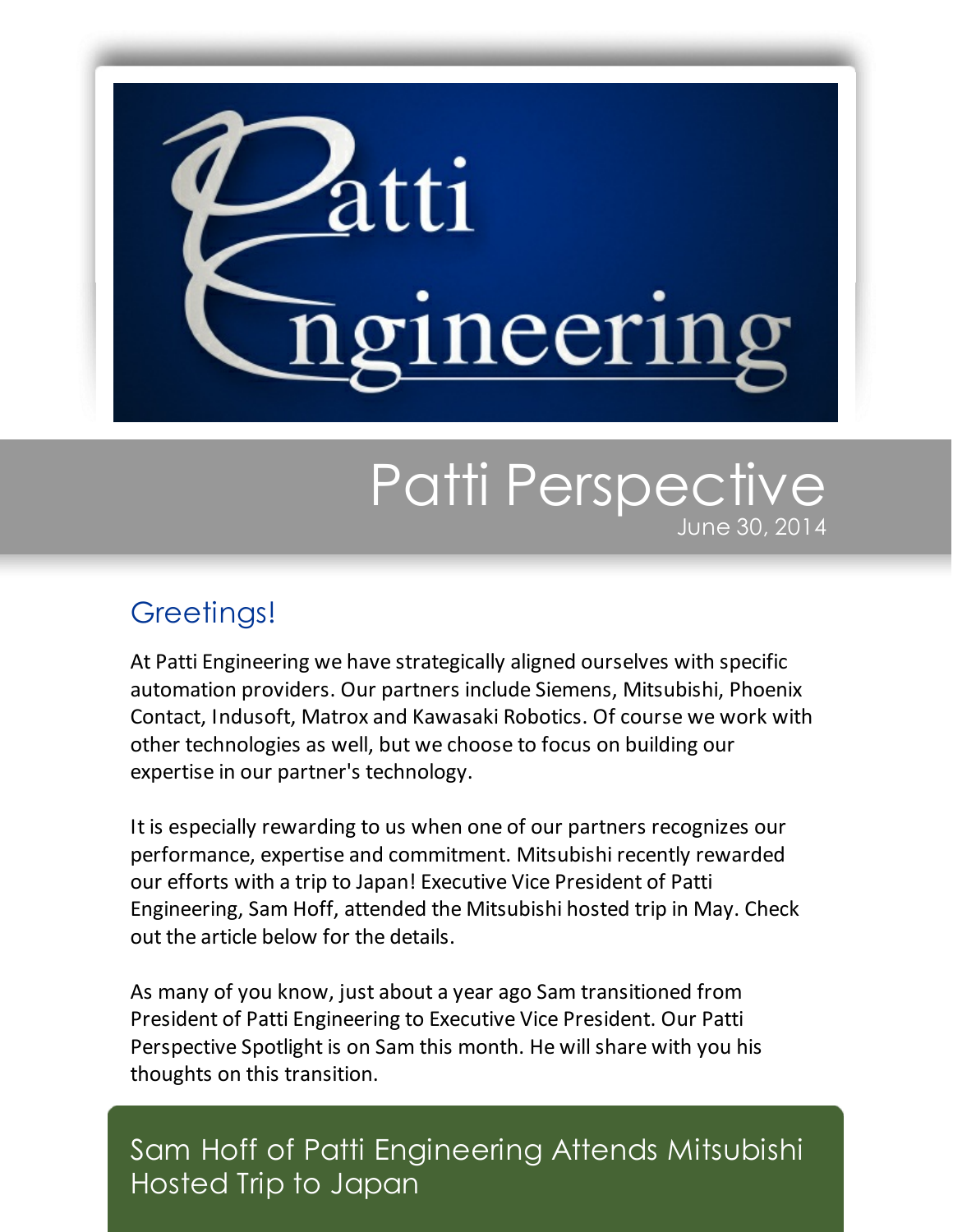Patti Engineering has strong relationships with our partners, and we pride ourselves on having expert knowledge on each partner's technology and products. Mitsubishi Electric Automation, Inc. is among the top three automation suppliers globally and an important partner to Patti Engineering. Mitsubishi recently rewarded Patti Engineering for our performance and dedication with an invitation to Mitsubishi Electric Corporation Headquarters in Tokyo, Japan.



**Mitsubishi Corporate Headquarters**



**Tokyo**



Mitsubishi Factory Review

Patti Engineering's Executive Vice President, Sam Hoff, was one of nearly a dozen key Mitsubishi partners, including select integrators and distributors, which attended to learn more about the plans for the future of this innovative company. The five day trip commenced on May 18th, led by Mitsubishi's Director of Channel Sales, Jim Brys, and Sr. Product Marketing Engineer, Ariane Roberson. The groups first stop was a visit to Mitsubishi Electric Headquarters in Tokyo, followed by a visit to two Mitsubishi manufacturing facilities - Mitsubishi Nagoya Works Plant and Mitsubishi Himeji Works Plant.

This was Sam's first trip to Japan, and beyond learning about Mitsubishi's corporate strategy and future plans, Sam enjoyed learning about Japan's culture. Sam particularly took note of how polite and kind the Japanese people are.

There was great camaraderie among the attendees. In addition to getting to know Mitsubishi Executives, Sam appreciated



**Japanese school children practicing their English!**

the opportunity to spend time with representatives of Mitsubishi Distributors whom Patti Engineering has worked with, including Scott Reid of Gibson Engineering (Massachusetts), and Mike Korinko of Womack Machine Supply (Texas).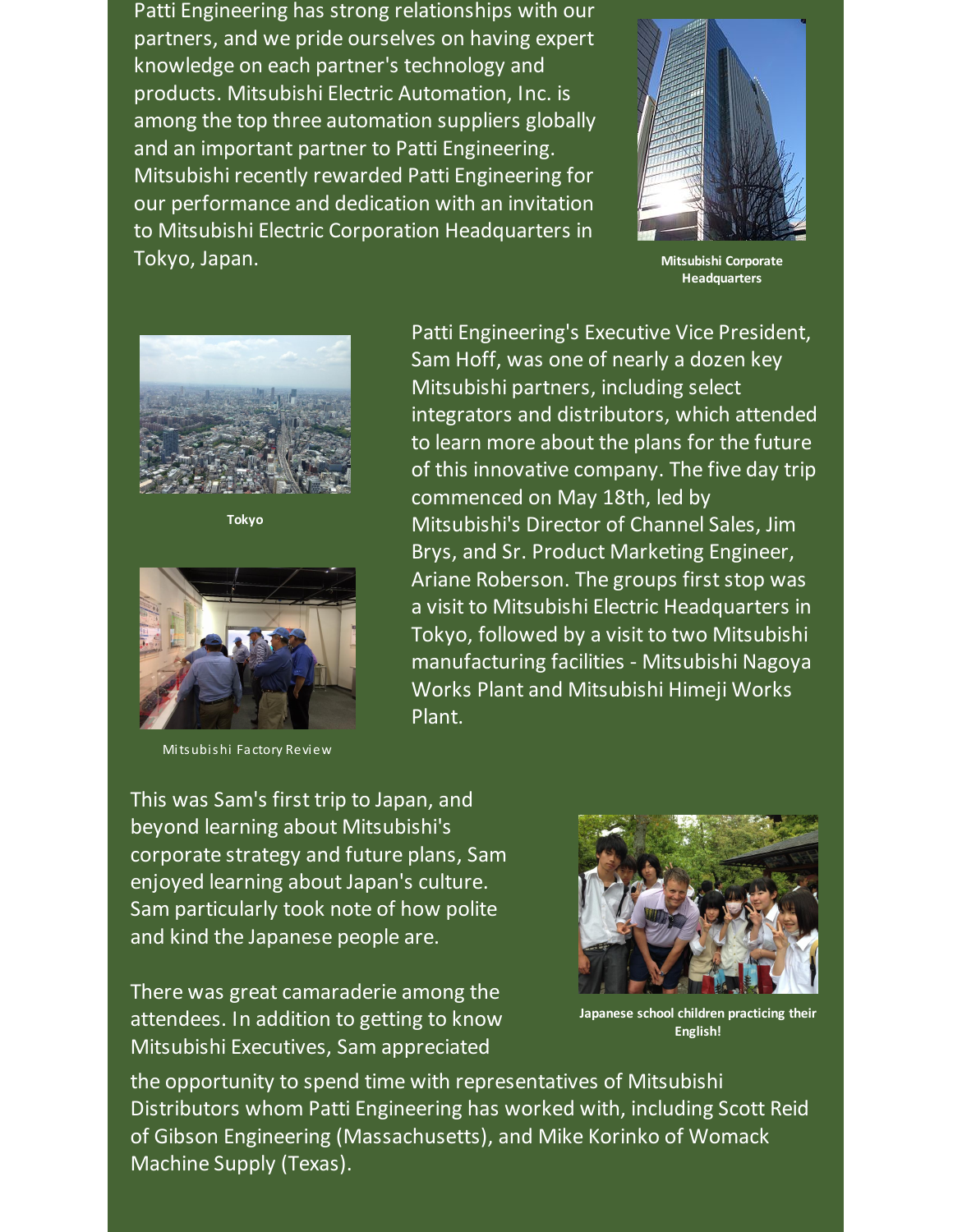

**A Group Toast**

"I was honoured to be invited on this trip," explained Sam. "We have been integrating Mitsubishi products for nearly 23 years, and we have enjoyed working with Mitsubishi, its distributors, and customers to provide innovative cost effective integration solutions."

As a Mitsubishi Authorized System Integrator, Patti Engineering is a trusted Mitsubishi integration resource; its engineering team brings a wealth of



product and application knowledge to any project involving the integration of Mitsubishi Electric factory automation products. Utilizing the power and versatility of Mitsubishi's automation technology, recent projects have included:

- Fabricated, programmed and commissioned control systems incorporating Mitsubishi Programmable Logic Controllers (PLCs), Human Machine Interfaces (HMIs), and Variable Frequency Drives (VFDs) to carry out recipe process functions for a new food factory.
- [Developed](http://pattiengineering.com/newsroom/news/unparalleled-success-chrysler/?utm_source=Patti+Perspective_June_2014_Final&utm_campaign=Newsletter+June+2014&utm_medium=email) a software platform, leveraging strengths of the Mitsubishi HMI and PLC product line, to provide Chrysler plants with the advantages of standardization. The project involved developing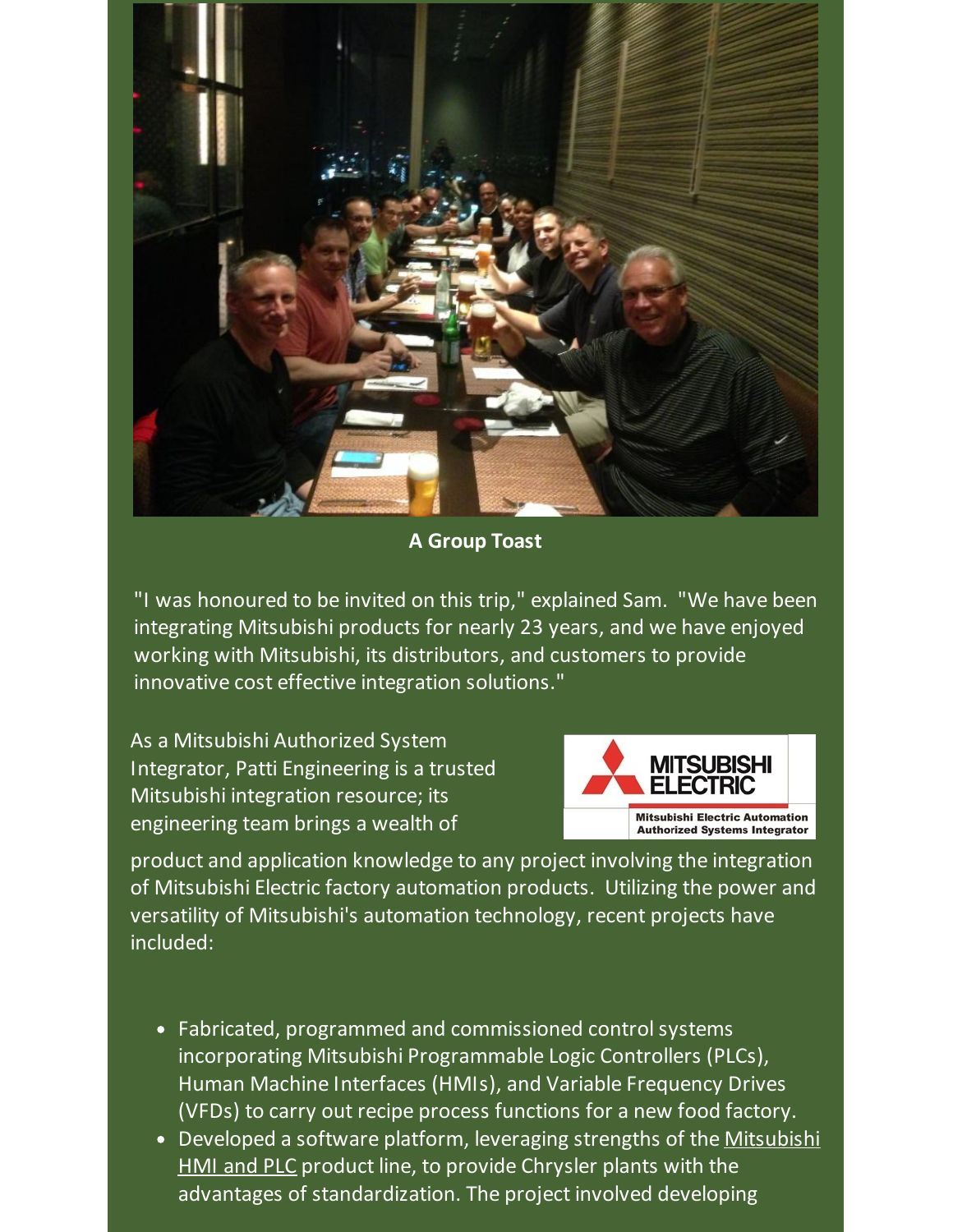standardization of the user interfaces to make it easier and more efficient for operators to move from station to station.

• Upgraded obsolete control systems on multiple UBE Injection Molding Machines (IMMs) from the legacy A Series PLC to the new Mitsubishi Q Series PLC control systems. At the completion of the project, the customer gained the many advantages of the technological advances in automation while extending the usable life of valuable capital equipment.

For more information on Patti Engineering's Mitsubishi project experience: [http://pattiengineering.com/partners/mitsubishi-authorized-systems](http://pattiengineering.com/partners/mitsubishi-authorized-systems-integrator/?utm_source=Patti+Perspective_June_2014_Final&utm_campaign=Newsletter+June+2014&utm_medium=email)integrator/

## Patti Personnel - Sam Hoff



This month our spotlight is on our Executive Vice President, Sam Hoff. Sam is the founder of Patti Engineering, Inc., which started from his home in 1991 just before he married his wife Patti, the company's namesake, and President.

Sam's role is focused on building relationships with our partners and getting out in the field to work with our sales team. Sam is a "people person," and he is in his element when out of the office, engaging with partners and customers. "Being in the field is the best way to build relationships and better understand what is important to our partners, customers and employees. If you are not moving forward and improving your business, you are sliding backwards; learning how we can continue to improve as a company, particularly on delivery of services, is paramount," commented Sam.

Sam serves or has served on several boards and committees, including Automation Alley Board of Directors, Kettering University Electrical and Computer Engineering Board, and the Controls Systems Integrators Association (CSIA) Board of Directors, as well as the Hope College Parent's Council. Sam also is a past president of the Clarkston Rotary Club in Clarkston, Michigan.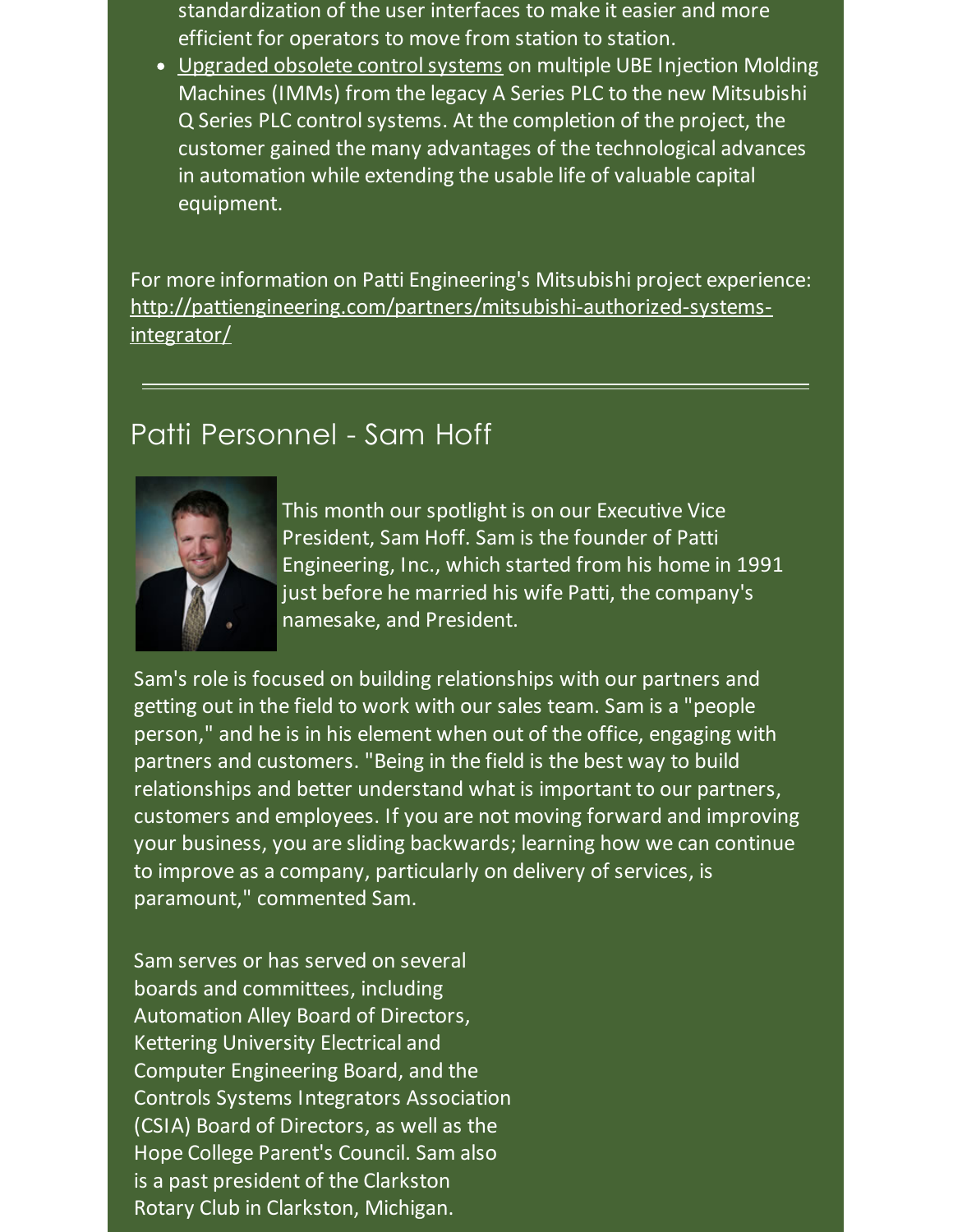

**The Hoff Family**

In addition to founding Patti Engineering, Sam also co-founded LEID Products (Law Enforcement Intelligent Devices) with Dave Foster and Rick Crigger. LEID Products is the pioneer of electronic cabinets and gun rack storage using biometrics. The patented Biometric Access Control Systems (BACS) - developed in 2006 by Patti Engineering - is a proven asset management and inventory controlsystem used to secure and track critical inventory for a wide range of customers.



Originally from Maryland, Sam first arrived in Michigan to attend General Motors Institute (GMI) which is now Kettering University in Flint, Michigan. Sam earned a Bachelor of Science degree in Electrical Engineering.

Sam and Patti have two children, their daughter, Payton, and son, Sammy. Payton just completed her freshman year at Hope College where she is pursuing a Biomedical Engineering Degree. Payton is an avid competitive swimmer who lettered her freshman year at Hope. Sammy just completed



fifth grade, loves playing a variety of sports, reading, and attending professional and college sporting events with his dad. In addition to spending time with his family, Sam has a passion for golf and is an avid baseball fan.